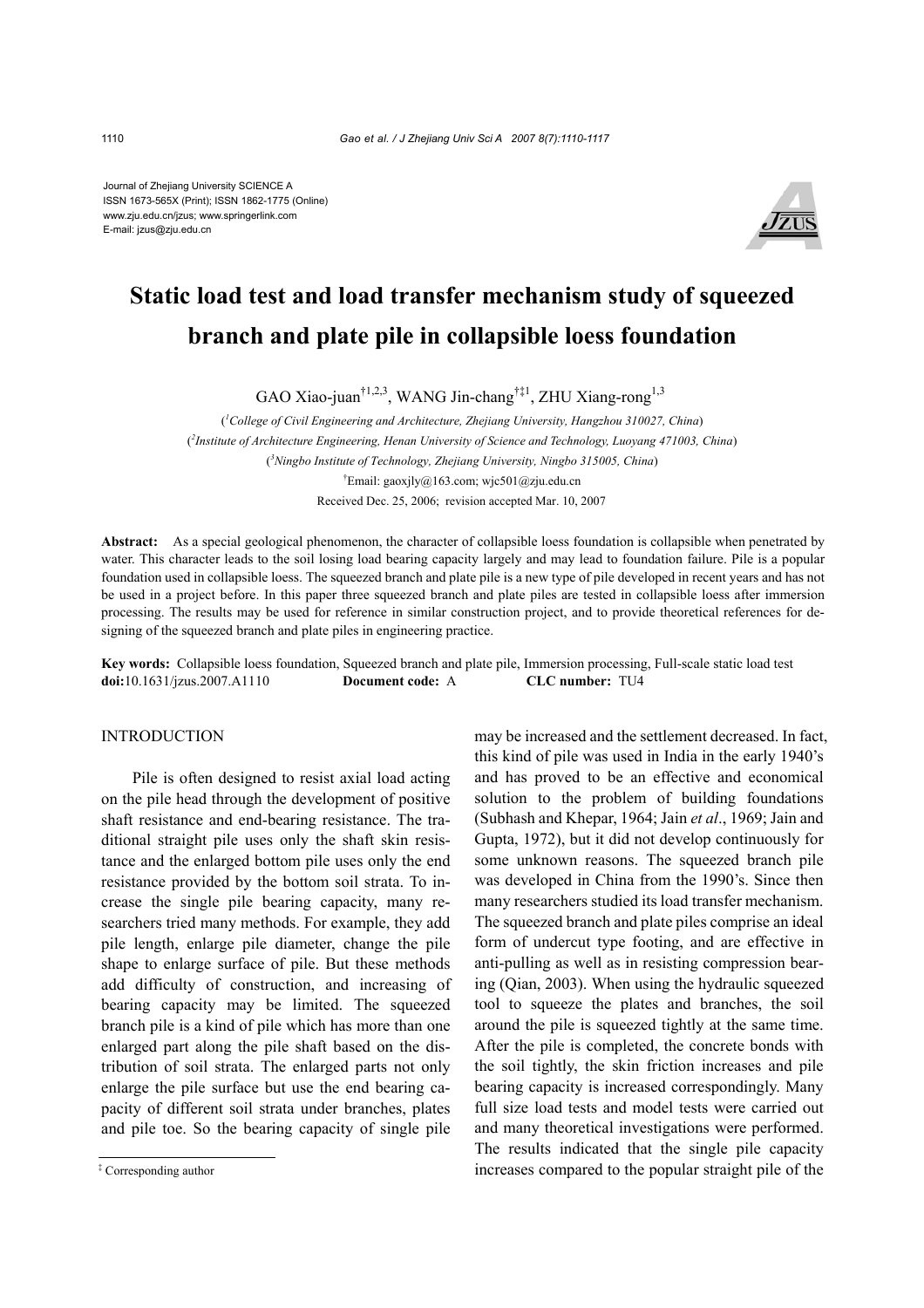same diameter and length. The concrete bearing capacity of per cubic meter volume increases about 50% (Qian, 2004). At present, the squeezed branch and plate pile is used popularly in more than one hundred projects of more than ten provinces and results are satisfactory. Loess distributes over very large area in China. Pile foundations used in this type of soil comprise 20%~30% in all types of foundations. But there are few reports about squeezed branch and plate piles used in collapsible loess foundations, so, it is important to know the behavior of piles in this type of soil. This includes the ultimate bearing capacity and the settlement under working load, with the absence of a field test data on squeezed branch piles in collapsible loess foundations. A program of field tests on



**Fig.1 (a) Hydraulic squeezed tool; (b) Excavated out squeezed branch and plate pile** 

this type of piles was carried out at a site in Luoyang, Henan Province. Three field load tests were carried out to determine the bearing capacity of squeezed branch and plate pile in collapsible loess; all tests were carried out to failure. This paper presents and analyzes test results, with emphasis being placed on the ultimate bearing capacity and the settlement at working loads for the pile. The hydraulic squeezed tool is shown in Fig.1a and an excavated out branch and plate pile is shown in Fig.1b.

#### PILE DATA AND SOIL CONDITION

The test site was in Luoyang City, Henan Province, where the soil is self-weight collapsible soil. The depth of collapsible strata is variable in different places. Under 300 kPa pressure, the collapsible depth is about 11.6~12.6 m. Field and laboratory tests were carried out for soil properties at different depths and the results are summarized in Table 1. Design parameters of test piles are summarized in Table 2.

# OPERATION OF TEST AND ANCHOR PILES

Before the operation of squeezed branch and plate pile, static prospect test was carried out on site and groundwater was not encountered within the

| Soil No. | Title                                  | Depth $(m)$ | Thickness (m)  | $\omega$ (%) | $\epsilon$ |      | $\omega_{\rm L}$ (%) $\omega_{\rm P}$ (%) | $I_{\rm L}$ | $I_{\rm P}$ | $Es_{1-2}$ (MPa) $f_{ak}$ (kPa) |     |
|----------|----------------------------------------|-------------|----------------|--------------|------------|------|-------------------------------------------|-------------|-------------|---------------------------------|-----|
|          | Loess-like silty clay                  | 8.5         | 8.50           | 8.6          | 1.040      | 26.4 | 16.9                                      | $-0.92$     | 9.5         | 25.1                            | 150 |
|          | Loess-like silty clay                  | 17.7        | 9.20           | 10.0         | 1.031      | 28.2 | 17.5                                      | $-0.72$     | 10.7        | 27.9                            | 170 |
| $3-1$    | Loess-like silty clay                  | 19.2        | 1.5            | 9.3          | 0.961      | 28.2 | 18.0                                      | $-0.85$     | 10.2        | 37.4                            | 180 |
| $3-2$    | Loess-like silty clay                  | 21.7        | 2.50           | 12.1         | 0.936      | 30.8 | 18.1                                      | $-0.52$     | 12.7        | 31.6                            | 190 |
| $3 - 3$  | Loess-like silty clay                  | 23.2        | 1.50           | 12.4         | 0.939      | 29.0 | 18.4                                      | $-0.59$     | 10.5        | 30.7                            | 180 |
| $3-4$    | Loess-like silty clay                  | 26.2        | 3.00           | 16.7         | 0.858      | 30.5 | 18.0                                      | $-0.19$     | 12.5        | 20.0                            | 185 |
| $3-5$    | Loess-like silty clay $27.5 \sim 30.1$ |             | $1.30 - 3.90$  | 14.8         | 0.724      | 273  | 17.1                                      | $-0.26$     | 102         | 18.1                            | 180 |
| 4        | Loess-like silty clay $37.4 \sim 42.9$ |             | $9.90 - 12.80$ | 20.1         | 0.719      | 27.7 | 173                                       | 0.27        | 102         | 13.8                            | -   |
|          |                                        |             |                |              |            |      |                                           |             |             |                                 |     |

**Table 1 Distribution and physical properties of ground soil** 

*ω*=water content; *ω*<sub>L</sub>=liquid limit; *ω*<sub>P</sub>=plastic limit; *e*=void ratio; *I*<sub>L</sub>=liquidity index; *I*<sub>P</sub>=plasticity index; *Es*<sub>1-2</sub>=modulus of compression;  $f_{ab}$ =standard value of strata bearing capacity

5-1 Loess-like silty clay 41.8~47.9 4.40~5.00 17.5 0.715 28.1 18.8 −0.14 9.4 14.9 −

|  | Table 2 Design parameters of test piles |  |  |
|--|-----------------------------------------|--|--|
|  |                                         |  |  |

| Pile No. | Branch/plate<br>No. | Plate (branch) size<br>Diameter (m) | Height(m) | Pile diameter<br>(mm) | Pile length<br>(m) | Pile length in<br>soil $(m)$ | Pile age<br>(d) | Immersion<br>time(d) |
|----------|---------------------|-------------------------------------|-----------|-----------------------|--------------------|------------------------------|-----------------|----------------------|
|          |                     | 1.4(1.2)                            |           | 620                   | 24.0               | 22.0                         |                 | 10                   |
|          | 1/2                 | 1.4(1.2)                            |           | 620                   | 24.0               | 22.0                         |                 |                      |
|          |                     | 1.4 (1.2)                           |           | 620                   | 24.0               | 22.0                         | 62              | 16                   |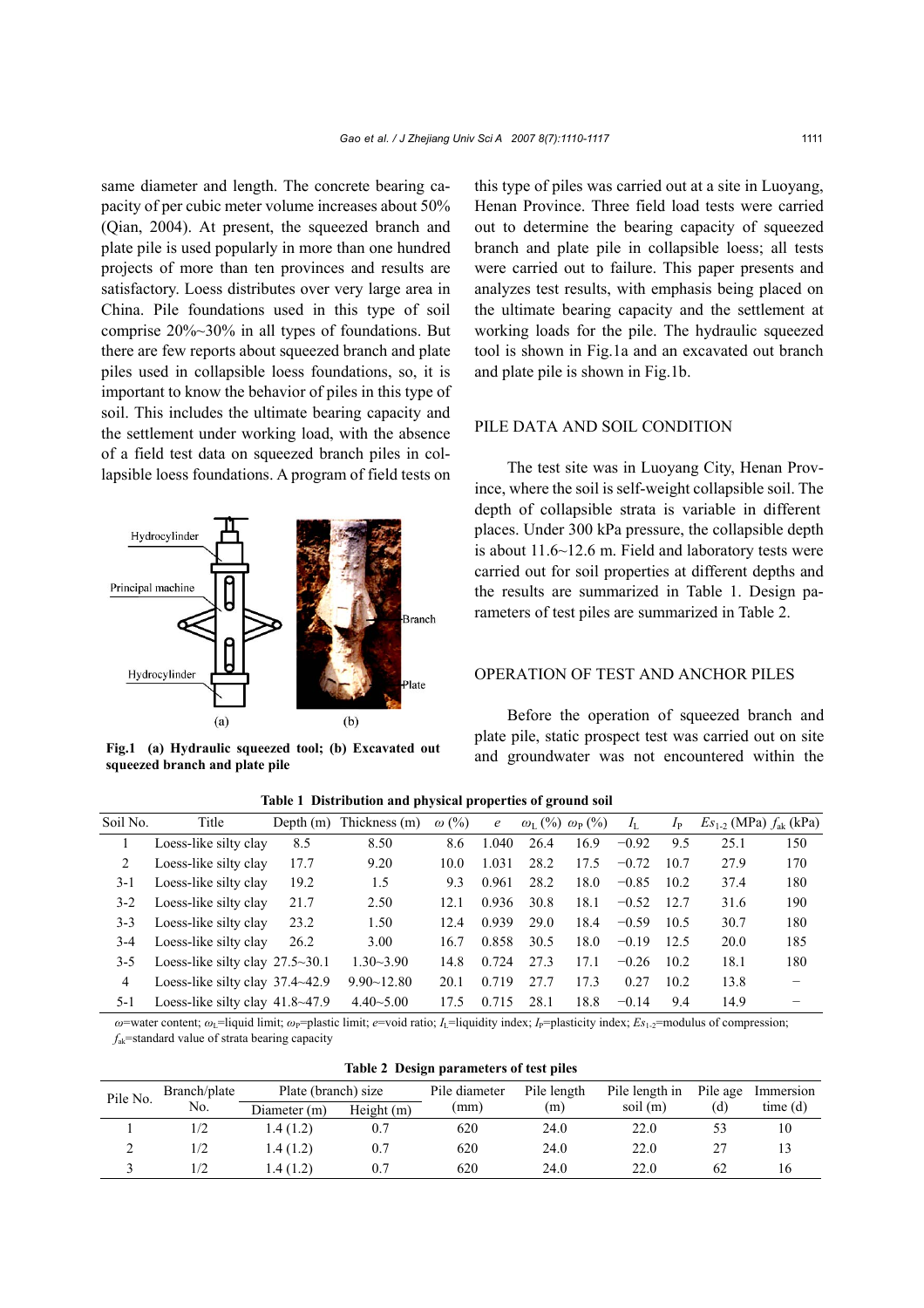depth of the boreholes. Correct size and positions of plates and branch are important requirements in the construction of squeezed branch and plate piles and it should be ensured that the base has been enlarged to the correct diameter. To construct the squeezed branch and plate pile, a straight hole of 620 mm diameter was first bored to the design depth of 24 m, then the hydraulic squeezed tool was inserted into the hole to squeeze soil at the designed depth of branch and plate position. The plate first squeezed was the lower one along the pile shaft, whose diameter is 1400 mm and depth is 22.5 m. Then squeezed tool was exalted to 20 m along the hole to squeeze the top 1400 mm diameter plate. At last, the tool was raised to 11.5 m to squeeze the 1200 mm diameter branch. Reinforcement cage with stress gauges was put into the hole before concrete casting. The steel reinforcement must be lowered carefully so that it does not touch the sides, then, concrete was cast soon and pile was completed. For the anchor pile, the steel reinforcement cage was lowered into position after completion of the hole. Concrete was poured then through conduit to the top of the piles. The installation of all piles was carried out under favorable ground conditions. Construction progress of squeezed and plate pile is shown in Fig.2.



**Fig.2 Sketch of construction progress of squeezed branch and plate pile** 

(a) Bore straight hole; (b) Squeeze the lower plate; (c) Squeeze the upper plate; (d) Squeeze the branch; (e) Clear hole; (f) Put the reinforcement cage; (g) Pour concrete; (h) Pile completed

### EQUIPMENT OF STEEL STRESS GAUGES

To study axial load transfer mechanism, ten waterproofed steel stress gauges were attached to the two symmetrical reinforcing bars at depths of 2.0, 8.8, 13.2, 18.0 and 21.3 m as shown in Fig.3. The stress gauge wires, extending to ground level, were connected to a frequency indicator which reads frequency before and after the application of each load increment during the test. Using the steel stress gauge rating curve and concrete, steel strain coordinate relationship, the strain on pile section is calculated. Based on the locations of steel stress gauges, the pile was divided into five parts (from part 1 to part 5) from top to end. Shape of the test pile and positions of stress gauges are shown in Fig.3.



**Fig.3 Position of steel stress gauges**

# ESTIMATE THE BEARING CAPACITY OF SINGLE PILE

Before static load test, the ultimate bearing capacity of pile is estimated. The ultimate bearing capacity of single pile is the sum of its skin friction and the end bearing capacity of the plates and branches and toe. Its value is estimated basing on Eq.(1) and the local experience.

$$
Q = Q_{sk} + Q_{pk} = u \sum_{i=1}^{n} q_{sik} l_i + \sum_{j=1}^{n} \psi_{pj} q_{pjk} A_{pj} + q_{pk} A_p, (1)
$$

where  $Q$  is the ultimate bearing capacity of the pile;  $Q_{sk}$  is skin resistance of straight part *i*;  $Q_{pk}$  is bearing capacity of the sum of plates, branches and the pile toe;  $A_p$  is the cross-section area of the toe;  $u$  is pe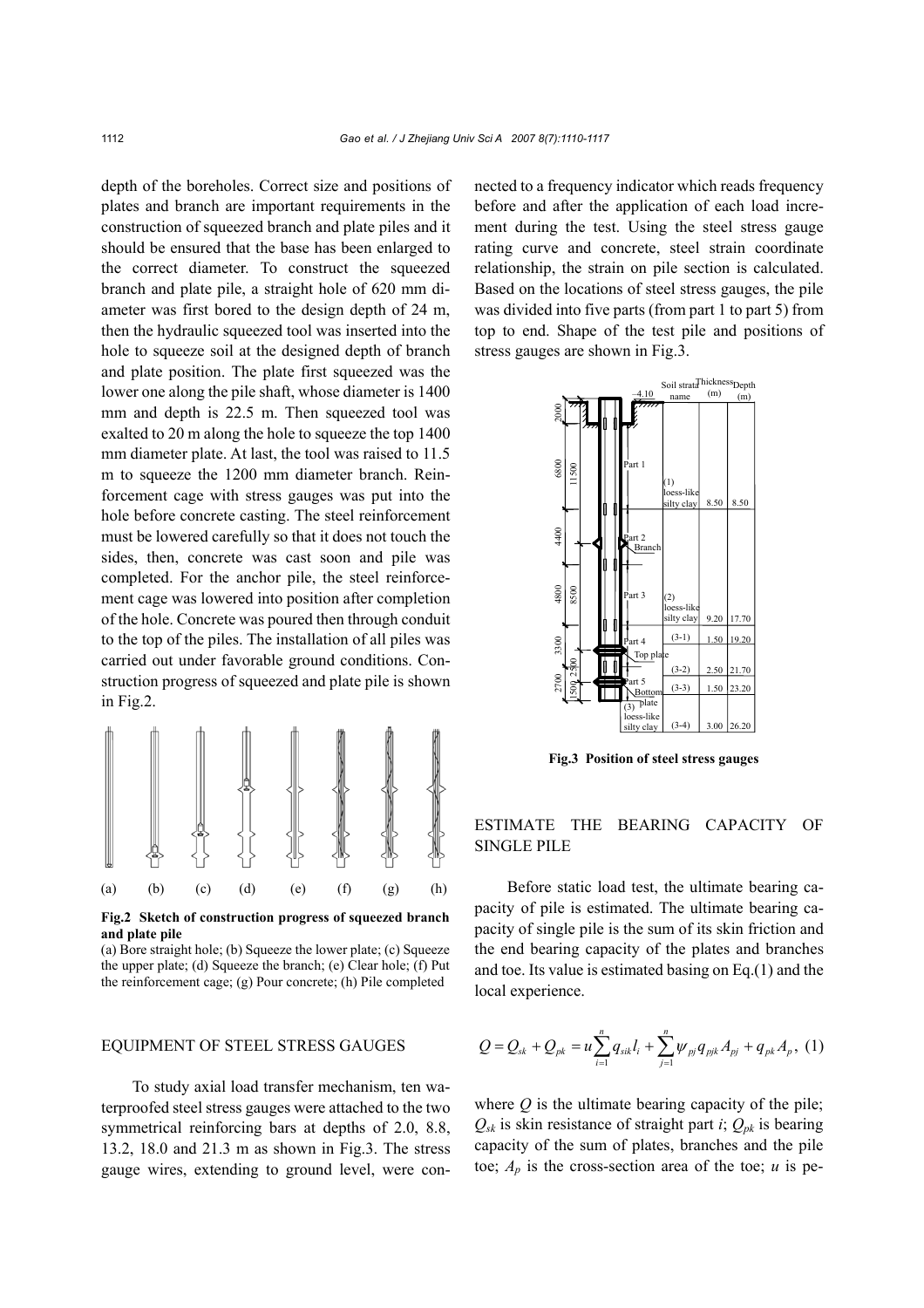rimeter of pile straight shaft; *qsik* is standard value of skin resistance of soil stratum *i*;  $\psi_{pi}$  is plates and branches end bearing capacity factor; *li* is length of straight part  $i$ ;  $q_{pjk}$  is standard value of end resistance of plate or branch *j*; *Apj* is horizontal projection area of plate or branch *j*; *qpk* is standard value of end bearing capacity of pile toe.

The design bearing capacity is 1300 kN for the three piles. The estimated ultimate bearing capacity of single pile based on Eq.(1) and local experience is 3000 kN, 3200 kN and 3200 kN for pile 1, pile 2 and pile 3, respectively. The total load is divided into ten equal grades for pile 1 and eight equal grades for pile 2 and pile 3 during the static load test.

#### LOAD TEST OF SINGLE PILE

Self-weight collapsible soil may settle seriously when it meets water, which may lead to failure of piles. To eliminate the collapsing of loess, immersion test was carried out. Firstly, four immersion boreholes of 200 mm diameter at 23 m depth were bored; coarse sand was filled into them. Then, 2.6 m diameter and 1.7 m depth sump was dug and 10 cm depth gravel was put at its bottom. Lastly, water was poured into the sump and water head was kept at 30 cm. Immersion time was not less than seven days, and  $252 \text{ m}^3$ water was poured into the sump of each pile. Locations of penetration holes are shown in Fig.4. Locations of test piles and anchor piles are shown in Fig.5.



**Fig.4 Locations of immersion holes (unit: mm)**



**Fig.5 Locations of test piles and anchor piles (unit: mm)**

After immersion test, low strain test was carried out. The results showed that all test piles and anchor piles were integrated and had no defects. Then static load tests were performed for three piles in a designated order. Instrumentation for the static load test included load test apparatus, data collection instrument, data save instrument and data output instrument. The displacement of the pile during the test was measured using two displacement sensors attached to an independent reference frame. Apparatus for the experiment is shown in Fig.6.



**Fig.6 Apparatus for the experiment**

Three axial load tests were carried out in February 2004. The vertical displacements of each pile were measured by three dial gauges having a range of 50 mm. To carry out a test, the load was applied in equal increments of 300 kN for pile 1 and 400 kN for pile 2 and pile 3. Each load increment was maintained for a time interval of not less than 15 min and until all displacements had ceased. The whole processing follows the technical code of building pile foundations. At each increment, dial gauge and stress gauge readings of instrumented piles were taken. All the three piles in this database were tested up to failure. The safety factor 2 is allowed on the ultimate capacity for the design of piles, so when the design bearing capacity of single pile is 1300 kN, the load added on the pile top must be more than 2600 kN. Table 3 is a summary of the bearing capacity of a single pile and corresponding settlement.

It is clearly to see that the ultimate bearing capacity is 3600 kN, 3200 kN, 3200 kN and that allowable bearing capacity is 1800 kN, 1600 kN, 1600 kN for pile 1, pile 2 and pile 3, respectively. The real ultimate bearing capacity is 2.77, 2.46, 2.46 times that of design bearing capacity, respectively. The safety factor was more than 2, so the piles are safe under working load. Under working load, the pile top settlement was 3.09 mm, 2.84 mm, 3.09 mm. The safety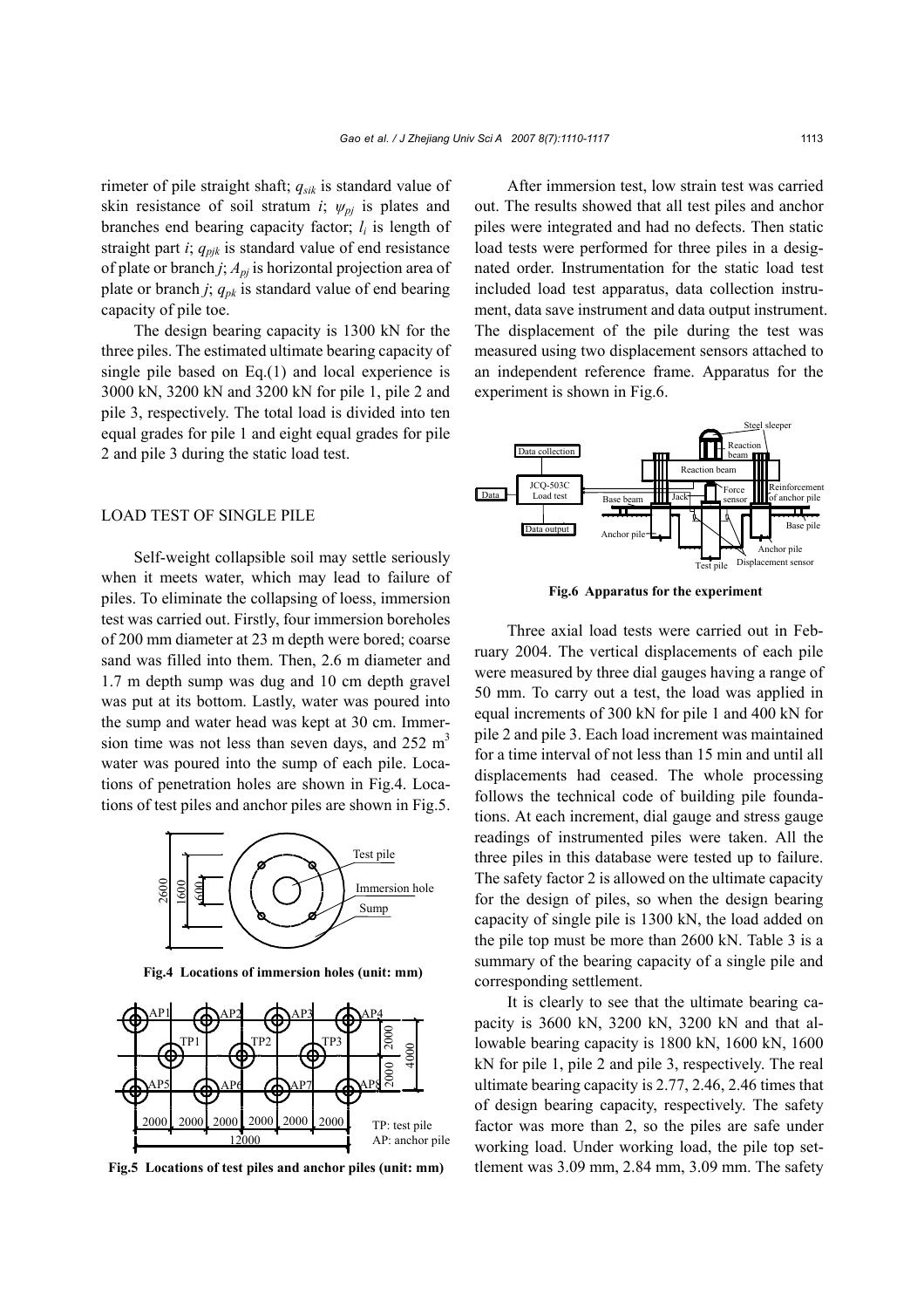factor was so large and the settlement so small that the squeezed branch and plate pile is a good type foundation for some important buildings which require very little settlement.

Table 4 is a summary of side resistance and pile toe resistance measured by static load test. Based on the requirements of technical code of building pile foundations, the ultimate bearing capacity is intended to be 3600 kN, 3200 kN, 3200 kN. The bearing capacity is made up of skin resistance and end resistance, with end resistance content being about 79.1%, 75.7%, 75.1% of the total load, respectively. The skin resistance content was less than 25% the total load for the three piles. Load shared by branch and plates are far more than the straight part and pile toe. So the ultimate bearing capacity is higher than that of the straight pile.

## ANALYSIS OF STATIC LOAD TEST RESULTS

## **Load versus settlement for single pile**

The test processing is controlled by settlement of pile top, the load test is terminated once the pile head displacement exceeds 40 mm or an inflexion point appears on the *Q*-*s* curve and ultimate bearing capacity can be definite. The load-settlement curves for the piles are shown in Fig.7. As expected, the pile displacement increases with applied load. When the settlement is less than 5 mm, the curve is almost linear for each pile. After settlement exceeding 5 mm, the curve is nonlinear. When piles are under working load, the settlements were less than 5 mm and the piles were safe (Gao and Zhu, 2006).

#### **Axial load transfer along the pile shaft**

Axial load transfers along the three piles' shaft are shown in Fig.8. The data points in Fig.8 were determined from the steel stress gauges reading at each level.  $Q_i = E_p \varepsilon_i A_p$  (where  $Q_i =$ axial load of cross section *i*,  $E_p$ =Young's modulus of pile,  $\varepsilon_i$ =strain of cross section *i*,  $A_p$ =cross section area of pile).

The load was obtained from the stress reading at each level multiplied by the transformed area. Fig.8 shows that the load decreases quickly from pile top to toe because of the existence of the plates and branches. For example, under the first load grade, the load transferred to part 5 is  $5.1\%$ ,  $3.8\%$ ,  $3.0\%$  of the total load, respectively. With the top load increasing, the load transferred to part 5 increases quickly. Under the ultimate load, load shared by part 5 of three piles is 20.9%, 24.3%, 24.9%, respectively. When more load was added on the pile, load transferred to part 5 increased significantly. Under the maximum load, part 5 shared 32.9%, 36.2%, 33.1% of the total load for the three piles.



**Fig.7 Relationship between load and settlement**

|          |            |                       | $\overline{\phantom{a}}$ | $\overline{\phantom{a}}$ | ້          |                  |                  |
|----------|------------|-----------------------|--------------------------|--------------------------|------------|------------------|------------------|
| Pile No. | (kN)<br>◡▾ | $P_{\text{max}}$ (kN) | $S_{\text{max}}$ (mm)    | $P_{\rm n}$ (kN)         | $S_n$ (mm) | $C_{\rm t}$ (kN) | $S_{\rm w}$ (mm) |
|          | 1300       | 3900                  | 37.89                    | 3600                     | 21.55      | 1800             | 3.09             |
|          | 1300       | 3600                  | 37.50                    | 3200                     | 16.73      | 1600             | 2.84             |
|          | 300        | 3600                  | 40.51                    | 3200                     | 21.83      | 1600             | 3.09             |

#### **Table 3 Bearing capacity and corresponding settlement of single pile**

*C*r: required bearing capacity; *P*max: maximum load; *S*max: maximum settlement; *P*u: ultimate load; *S*u: settlement under ultimate load; *C*t: test bearing capacity;  $S_w$ : settlement under working load

| Pile No. | $C_{\rm sp}$ (kN) | $R_{uts}$ (kN) | $R_{\text{ute}}\text{ (kN)}$ | $F_{us1}$ (kPa) | $F_{us2}$ (kPa) | $F_{ue}$ (kPa) | $P_{\text{ue}}(\text{kN})$ | $PL_{\text{pt}}(\%)$ | $PL_{\text{ps}}(\%)$ |
|----------|-------------------|----------------|------------------------------|-----------------|-----------------|----------------|----------------------------|----------------------|----------------------|
|          | 3600              | 754            | 2846                         | 43              | 50              | 490            | 148                        |                      | 95.9                 |
|          | 3200              | 777            | 2423                         |                 | 48              | 505            | 153                        | 4.8                  | 95.2                 |
|          | 3200              | 797            | 2403                         | 36              | 45              | 518            | 156                        | 4.9                  | 95.1                 |

**Table 4 Skin and end resistance measured by static load test**

*C*sp: bearing capacity of single pile; *R*uts: ultimate total skin resistance; *R*ute: ultimate total end resistance; *F*us1: ultimate skin friction of stratum 1; *F*us2: ultimate skin friction of stratum 2; *F*ue: ultimate average end resistance of pile toe; *P*ue: ultimate end resistance of pile toe; *PL*pt: percentage load shared by pile toe; *PL*ps: percentage load shared by pile side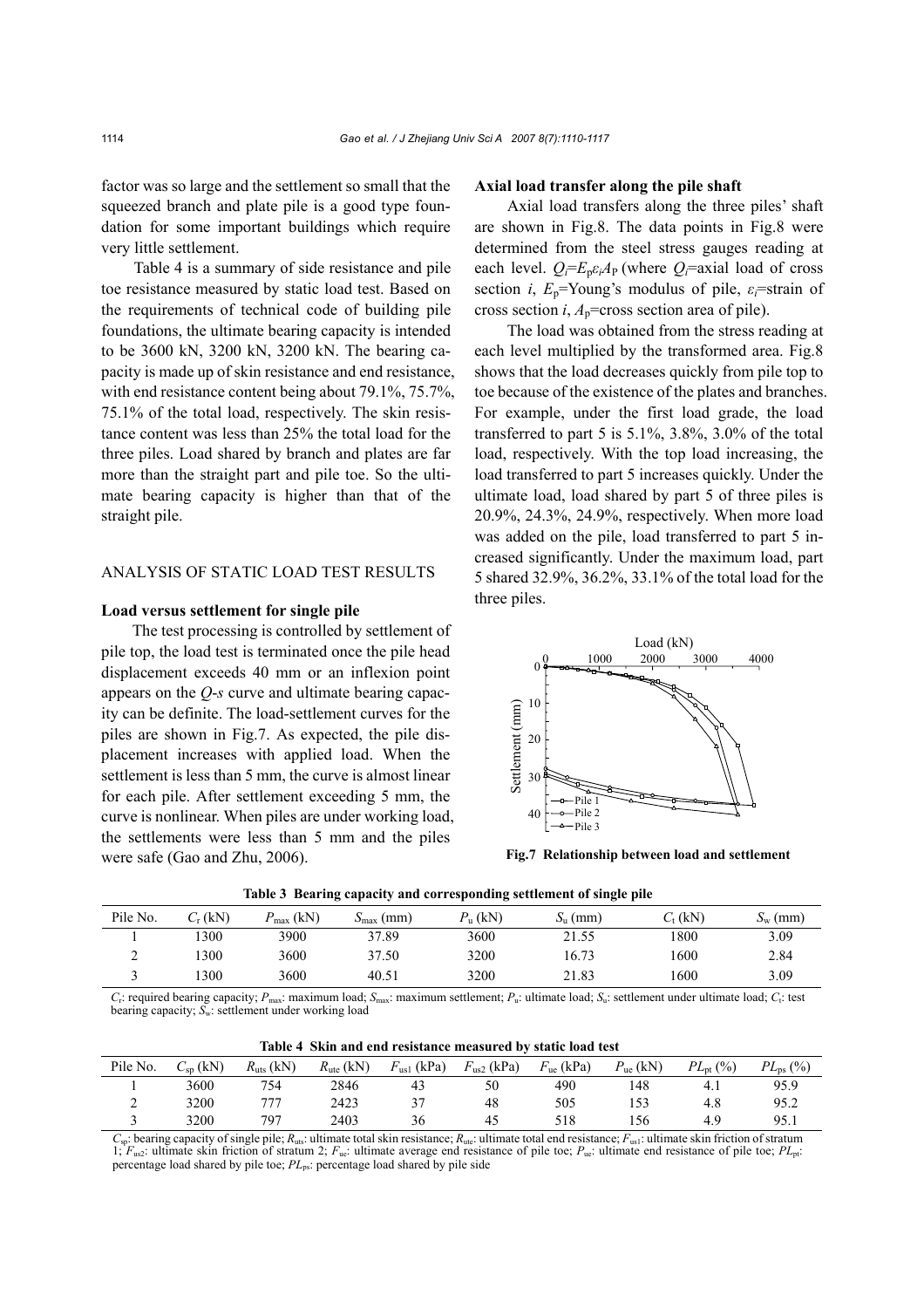

**Fig.8 Axial load transfer curve of single pile**  (a) Pile 1; (b) Pile 2; (c) Pile 3

Under working load, the proportion of end resistance of three piles was 56%, 52%, 42% of the total load. Under ultimate load, this proportion increased to 71%, 70%, 70%. Based on the high strain test result, the load transferred to the pile toe was 148 kN, 152 kN, 156 kN, which was 4.1%, 4.8%, 4.9% of the total load at this time. So, except for the load transferred to the pile toe, the branch and two plates shared 66.9%, 65.2%, 65.1% of the total load; the skin resistance shared only approximately 30% of the total load at this time. If the load shared by the pile side is considered friction capacity, the squeezed branch and plate pile is friction pile. If the loads shared by branch, plates and pile toe are considered end capacity, the pile may be friction-end bearing pile.

The load test result also indicated that when the pile reached to the ultimate bearing capacity, the load shared by bottom plate is 56.0%, 70.9%, 66.8% that of the top plate. That is to say, the top plate shares more load than bottom plate. The two plates are in two similar soil strata and should have similar bearing capacity under the ultimate bearing capacity. This result indicates that the bearing capacity of the bottom plate cannot be brought into play even under ultimate load (Lu *et al*., 2004). So, to use the soil bearing capacity more fully and save more construction cost, the plates especially top plate should be placed in soil strata with relatively high bearing capacity and top plate should be larger than bottom plate in future designing (Gao and Li, 2005).

#### **Static resistance distribution along the pile shaft**

As well known, negative skin friction will develop whenever the adjacent soil settles more than the pile. The negative skin friction along the pile shaft is a very important problem for the designing of pile foundation in collapsible loess. The magnitude of downdrag can be quite significant and may lead to pile failure if it was not considered sufficiently during design processing.

In this paper, negative skin friction did not appear during the static load test. Perhaps because the strata had no high compressibility and the soil strata had relatively high bearing capacity where the branch and two plates located in. And also perhaps because the corresponding position soil strata were squeezed tightly and soil bearing capacity increased, and immersion processing eliminated the collapsing of loess.

## **Relationship between load percentage of every part and settlement of pile top**

Relationship between load percentage shared by part 1 to part 5 and settlement of pile top is shown in Figs.9 and 10. It is clearly to see from Fig.9 that at the beginning of test, part 1 shared most of the load and part 3 shared less load than part 1. With the increasing of total load, load percentage shared by part 1 decreased quickly, part 3 increased first and then decreased and later almost kept a steady state to last. A peak value appeared when the settlement was 1.81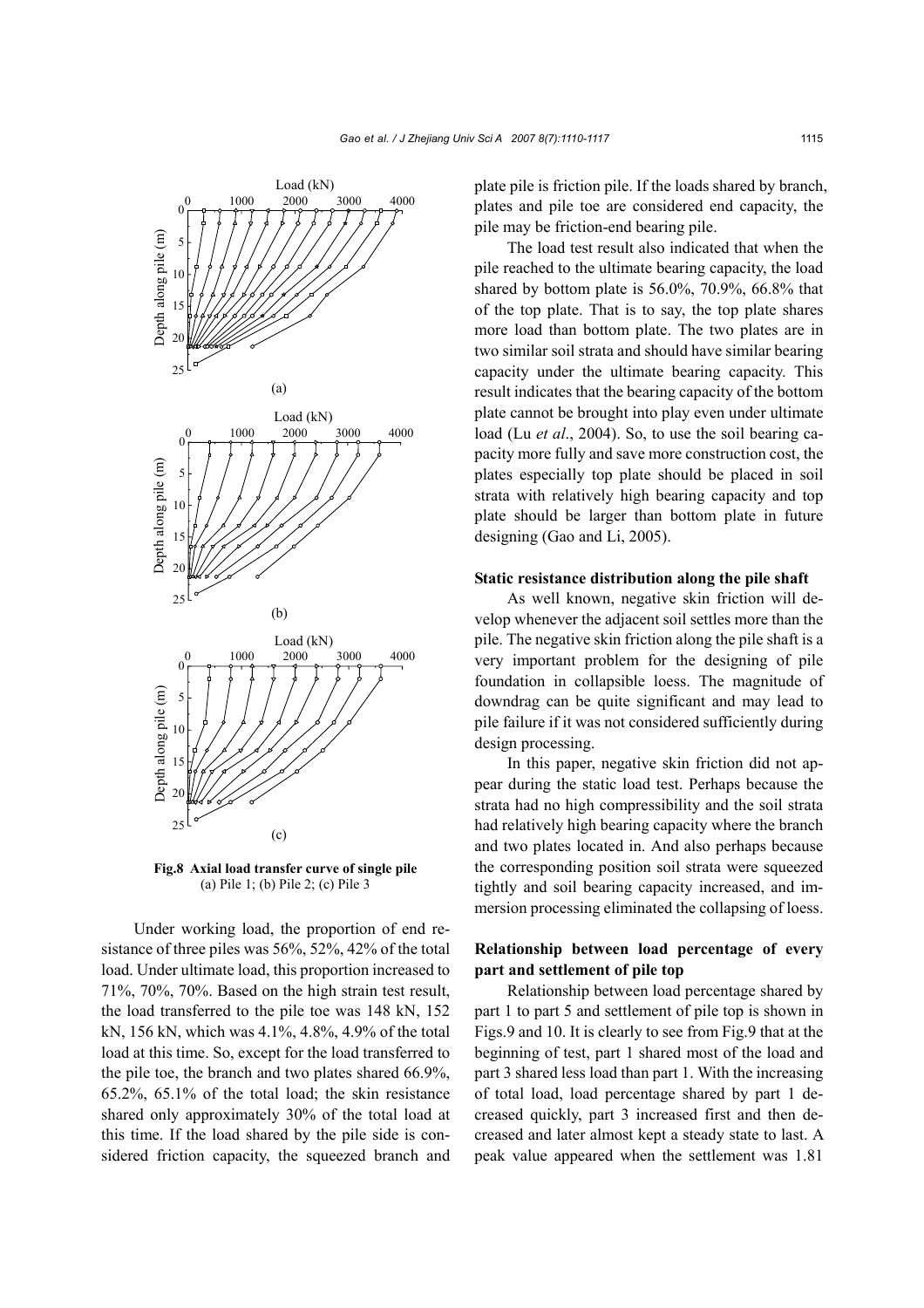

**Fig.9 Relationship between load percentage shared by two straight parts and pile top settlement**  (a) Pile 1; (b) Pile 2; (c) Pile 3

mm,  $1.87$  mm,  $3.09$  mm for the three piles, and corresponding load percentage was 22.1%, 32.1%, 33.6%, respectively. Because decreasing speed of part 1 was larger than increasing speed of part 3, the curve of sum part 1 and part 3 kept decreasing and then reached a relatively steady state.

Fig.10 indicates that part 2 almost kept a decreasing trend from the beginning of the test and later reached to a relatively steady state, only pile 2 had a little increase at first. Part 4 increased first and then almost kept a steady state till the test ended for pile 1.



**Fig.10 Relationship between load percentage shared by three parts with branch or plate and pile top settlement**  (a) Pile 1; (b) Pile 2; (c) Pile 3

For piles 2 and 3, a peak value appeared at each curve. It is at the settlement of 21.55, 10.55, 14.43 mm, and corresponding load percentage was 30.1%, 27.9%, 30.0%, respectively. Part 5 increases steadily till the last for three piles. Because the increments of parts 4 and 5 are larger than the decrement of part 2, the sum load percentage of those three parts increased first and later kept almost steady. Curves shown in Figs.9 and 10 indicate that load transfer process for squeezed branch and plate pile is very complicated because of existence of branches and plates.